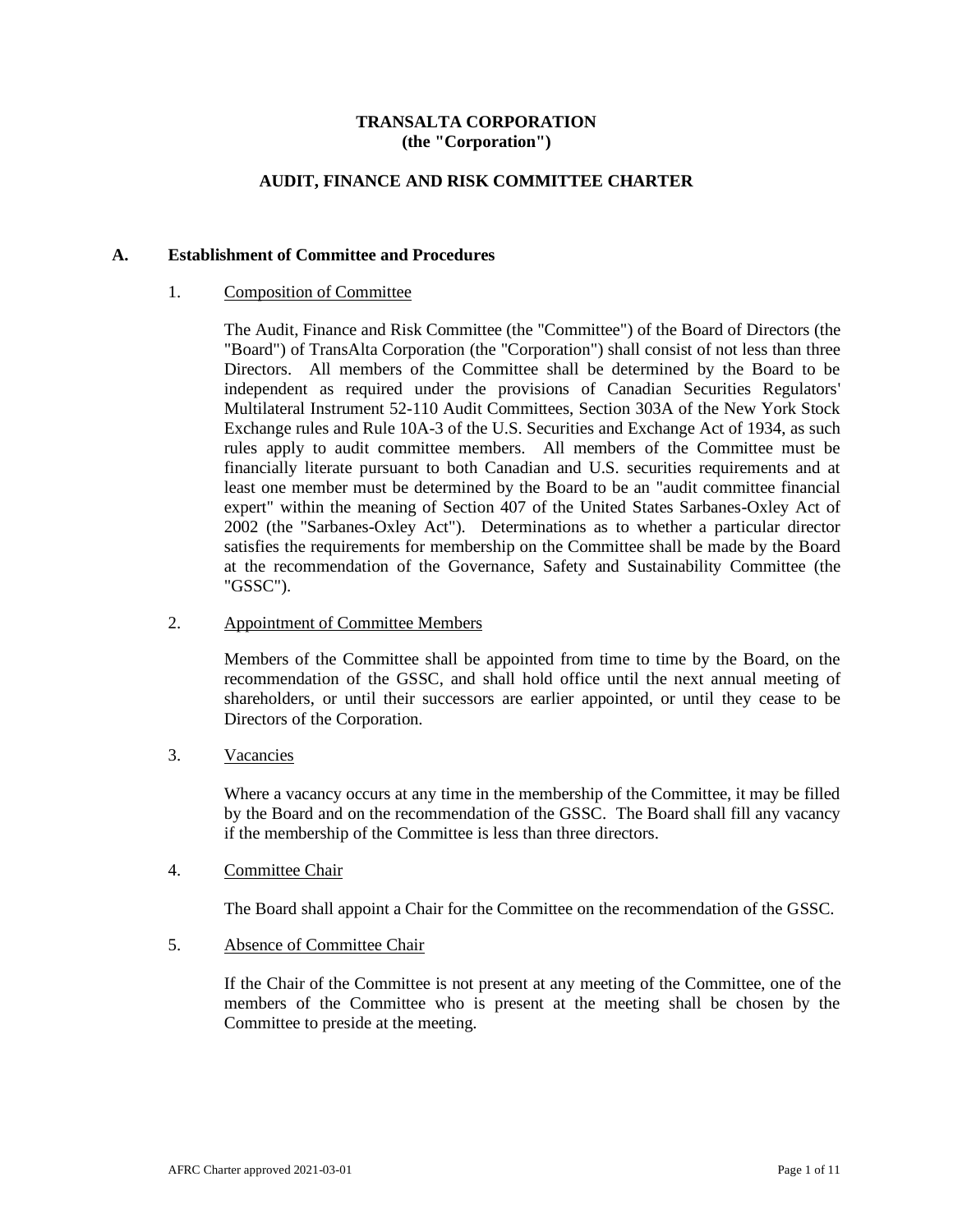## 6. Secretary of Committee

The Committee shall appoint a Secretary who need not be a director of the Corporation.

# 7. Meetings

The Chair of the Committee may call a regular meeting of the Committee. The Committee shall meet at least quarterly and at such other time during each year as it deems appropriate to fulfill its responsibilities. In addition, the Chair of the Committee or any two members may call a special meeting of the Committee at any time.

The Committee shall also meet in separate executive session.

# 8. Quorum

A majority of the members of the Committee, present in person or by telephone or other telecommunication device that permits all persons participating in the meeting to speak to each other shall constitute a quorum.

# 9. Notice of Meetings

Notice of the time and place of every meeting shall be given in writing (including by way of written facsimile communication or email) to each member of the Committee at least 48 hours prior to the time fixed for such meeting, provided, however, that a member may in any manner waive notice of a meeting; and attendance of a member at a meeting constitutes a waiver of notice of the meeting, except where a member attends for the express purpose of objecting to the transaction of any business on the ground that the meeting is not lawfully called. Notice of every meeting shall also be provided to the external and internal auditors.

#### 10. Attendance at Meetings

At the invitation of the Chair of the Committee, other Board members, the President and Chief Executive Officer ("CEO"), other officers or employees of the Corporation, the external auditors, and other experts or consultants may attend a meeting of the Committee.

#### 11. Procedure, Records and Reporting

Subject to any statute or the articles and by-laws of the Corporation, the Committee shall fix its own procedures at meetings, keep records of its proceedings and report to the Board generally not later than the next scheduled meeting of the Board.

## 12. Review of Charter and Evaluation of Committee

The Committee shall evaluate its performance and review and assess the adequacy of its Charter at least annually or otherwise, as it deems appropriate. All changes proposed by the Committee are reviewed and approved by the GSSC and the Board.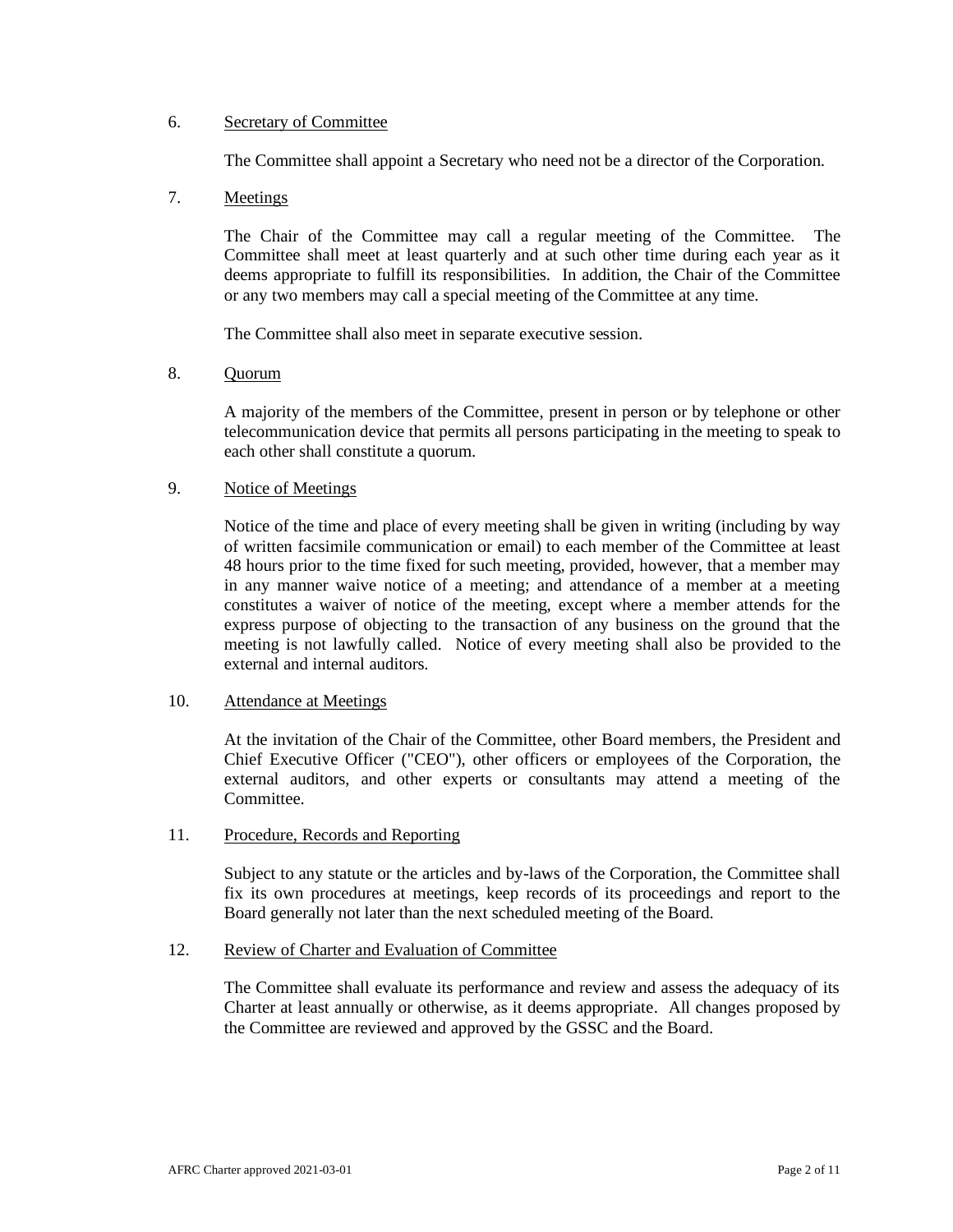# 13. Outside Experts and Advisors

In consultation with the Board, the Committee Chair, on behalf of the Committee or any of its members, is authorized, at the expense of the Corporation, when deemed necessary or desirable, to retain independent counsel, outside experts and other advisors to advise the Committee independently on any matter. The retention of such counsel, expert or advisor in no way requires the Committee to act in accordance with the recommendations of such counsel, expert or advisor.

# **B. Duties and Responsibilities of the Chair**

The fundamental responsibility of the Chair of the Committee is to effectively manage the duties of the Committee.

The Chair is responsible for:

- 1. Chairing meetings of the Committee and ensuring that the Committee is properly organized so that it functions effectively and meets its obligations and responsibilities.
- 2. Establishing the frequency of Committee meetings, duly convening the same and confirming that quorum is present when required.
- 3. Working with the CEO, the Executive Vice President, Finance & Chief Financial Officer (the "CFO"), the Vice President and Corporate Secretary and Assistant Corporate Secretary, as applicable, on the development of agendas and related materials for the meetings.
- 4. Providing leadership to the Committee and assisting the Committee in ensuring the proper and timely discharge of its responsibilities.
- 5. Reporting to the Board on the recommendations and decisions of the Committee.

The Chair of the Committee shall review all expense accounts and perquisites of the Chair of the Board and the CEO not less than quarterly to ensure compliance with the Corporation's policies, and shall report to the Committee on an annual basis*.*

## **C. Mandate of the Committee**

The Committee provides assistance to the Board in fulfilling its oversight responsibilities with respect to i) the integrity of the Corporation's financial statements and financial reporting process, ii) the systems of internal financial controls and disclosure controls established by Management, iii) the risk identification and assessment process conducted by Management including the programs established by Management to respond to such risks, iv) the internal audit function,  $v$ ) compliance with financial, legal and regulatory requirements and vi) the external auditors' qualifications, independence and performance. In so doing, it is the Committee's responsibility to maintain an open avenue of communication between it and the external auditors, the internal auditors and Management of the Corporation.

The function of the Committee is oversight. Management is responsible for the preparation, presentation and integrity of the interim and annual financial statements and related disclosure documents. Management of the Corporation is also responsible for maintaining appropriate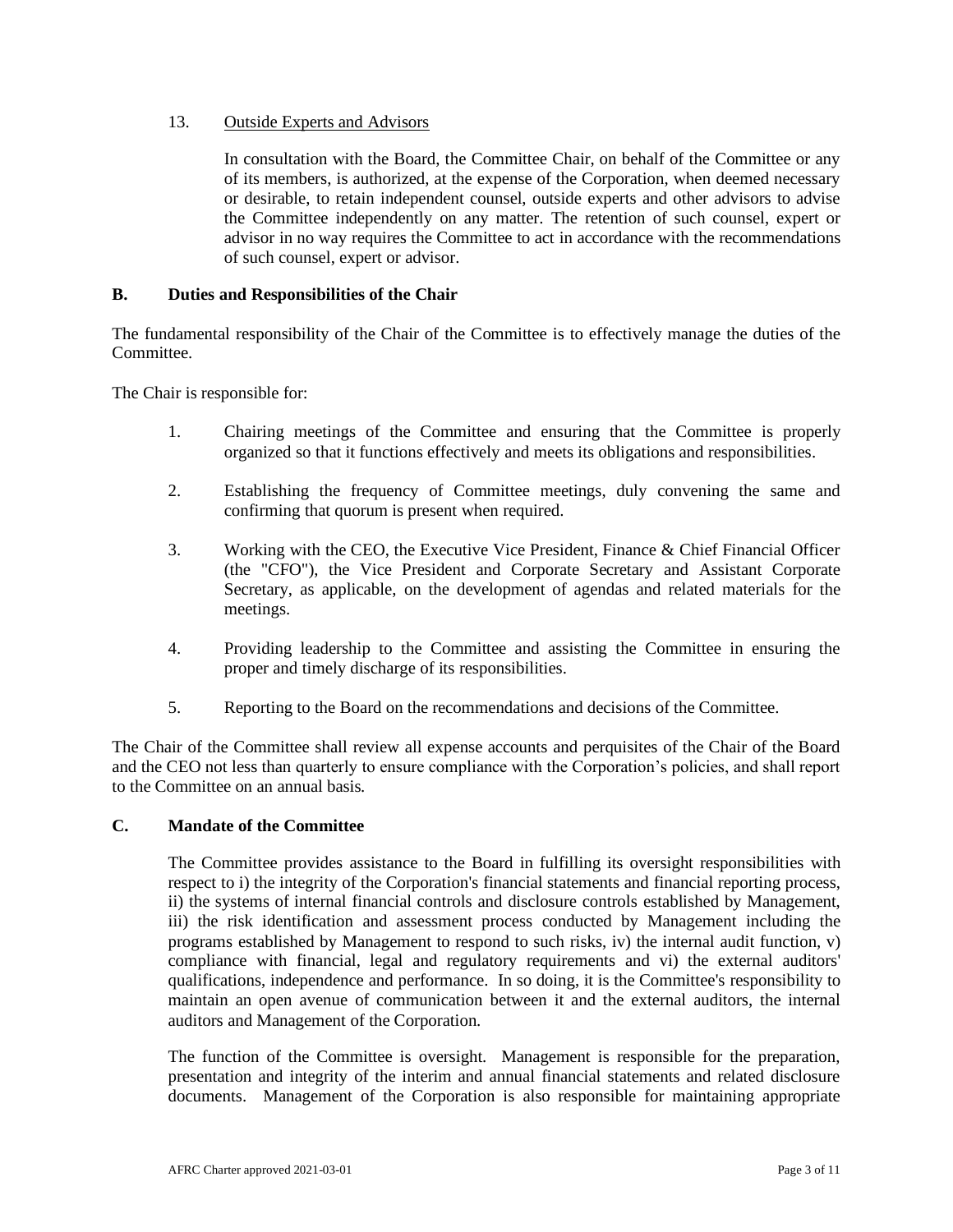accounting and financial reporting policies and systems of internal controls and disclosure controls and procedures to comply with accounting standards, applicable laws and regulations which provide reasonable assurance that the assets of the Corporation are safeguarded and transactions are authorized, executed, recorded and properly reported.

While the Committee has the responsibilities and powers set forth herein, it is not the duty of the Committee to plan or conduct audits or to determine that the Corporation's financial statements are complete and accurate and in accordance with generally accepted accounting principles. This is the responsibility of Management and the external auditors.

The Committee must also designate at least one member as an "audit committee financial expert". The designation of a member or members as an "audit committee financial expert" is based on that individual's education and experience, which the individual will bring to bear in carrying out his or her duties on the Committee. Designation as an "*audit committee financial expert*" does not impose on such person any duties, obligations and liability that are greater than the duties, obligations and liability imposed on another member of the Committee and Board in the absence of such designation.

Management is also responsible for the identification and management of the Corporation's risks and the development and implementation of policies and procedures to mitigate such risks. The Committee's role is to provide oversight in order to ensure that the Corporation's assets are protected and safeguarded within reasonable business limits. The Committee reports to the Board on its risk oversight responsibilities.

## **D. Duties and Responsibilities of the Committee**

- 1. Financial Reporting, External Auditors and Financial Planning
- *A) Duties and Responsibilities Related to Financial Reporting and the Audit Process*
	- (a) Review with Management and the external auditors the Corporation's financial reporting process the work to be conducted in conjunction with the annual audit and the preparation of the financial statements, including, without limitation, the annual audit plan of the external auditors, the judgment of the external auditors as to the quality, not just the acceptability, of and the appropriateness of the Corporation's accounting principles as applied in its financial reporting and the degree of aggressiveness or conservatism of the Corporation's accounting principles and underlying estimates;
	- (b) Review with Management and the external auditors the Corporation's audited annual financial statements, including the notes thereto, "Management's Discussion and Analysis", the related earnings release, and recommend their approval to the Board for release to the public;
	- (c) Review with Management and the external auditors the Corporation's interim financial statements, including the notes thereto, "Management's Discussion and Analysis", the related earnings release, and approve their release to the public as required:
	- (d) In reviewing the financial statements and related financial disclosure, the Committee shall review and discuss with Management and the external auditors: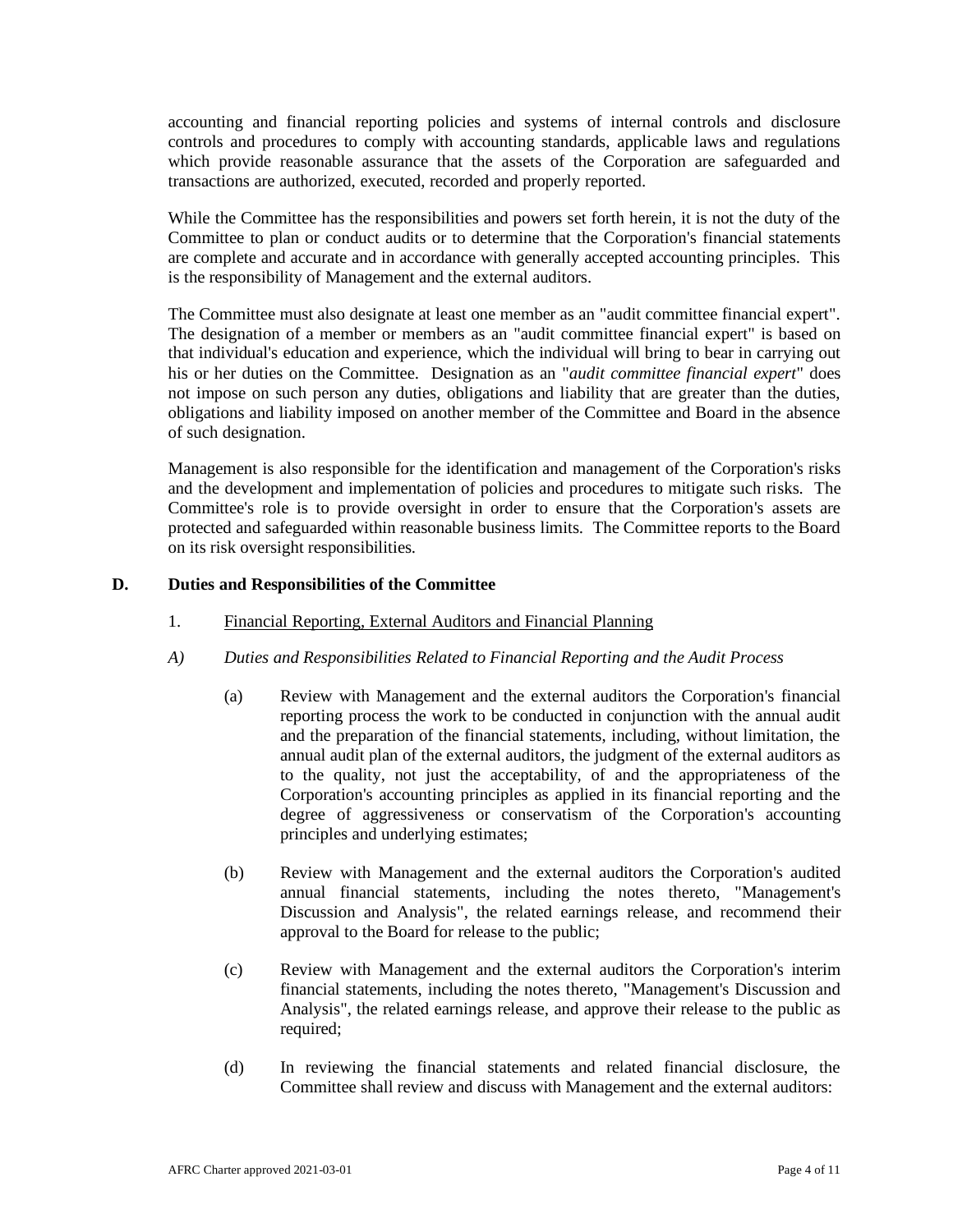- (i) any changes in accounting principles, practices or policies considering their applicability to the business and financial impact;
- (ii) Management's processes for formulating sensitive accounting estimates and the reasonableness of the estimates;
- (iii) the use of "pro forma" or "non-comparable" information and the applicable reconciliation;
- (iv) alternative treatments of financial information within generally accepted accounting principles that have been discussed between Management and the auditors, ramifications of the use of such alternative disclosures and treatments and the treatment preferred by the external auditors; and
- (v) disclosures made to the Committee by the CEO and CFO during their certification process for the relevant periodic/annual report filed with securities regulators to ensure that information required to be disclosed is recorded, processed, summarized and reported within the time periods specified for the reporting period. Obtain assurances from the CEO and CFO as to the adequacy and effectiveness of the Corporation's disclosure controls and procedures and systems of internal control over financial reporting and that any fraud involving Management or other employees who have a significant role in the Corporation's internal controls is reported to the Committee.
- (e) In reviewing the financial statements and related financial disclosure, the Committee shall also, with the external auditors:
	- (i) discuss the cooperation they received from Management during the course of their review and their access to all records, data and information requested; and
	- (ii) satisfy itself that there are no unresolved issues between Management and the external auditors that could reasonably be expected to materially affect the financial statements.
- (f) Review quarterly with senior Management, the Executive Vice President, Legal, Commercial & External Affairs (or, as necessary, outside legal advisors), and the Corporation's internal and external auditors, the effectiveness of the Corporation's internal controls to ensure the Corporation is in compliance with legal and regulatory requirements and the Corporation's policies;
- (g) Review with Management and the external auditors the processes relating to the assessment of potential fraud, programs and controls to mitigate the risk of fraud, and the processes put in place for monitoring the risks within the targeted areas; and
- (h) Discuss with Management and the external auditors any correspondence from or with regulators or governmental agencies, any employee complaints or any published reports that raise material issues regarding the Corporation's financial statements or accounting policies.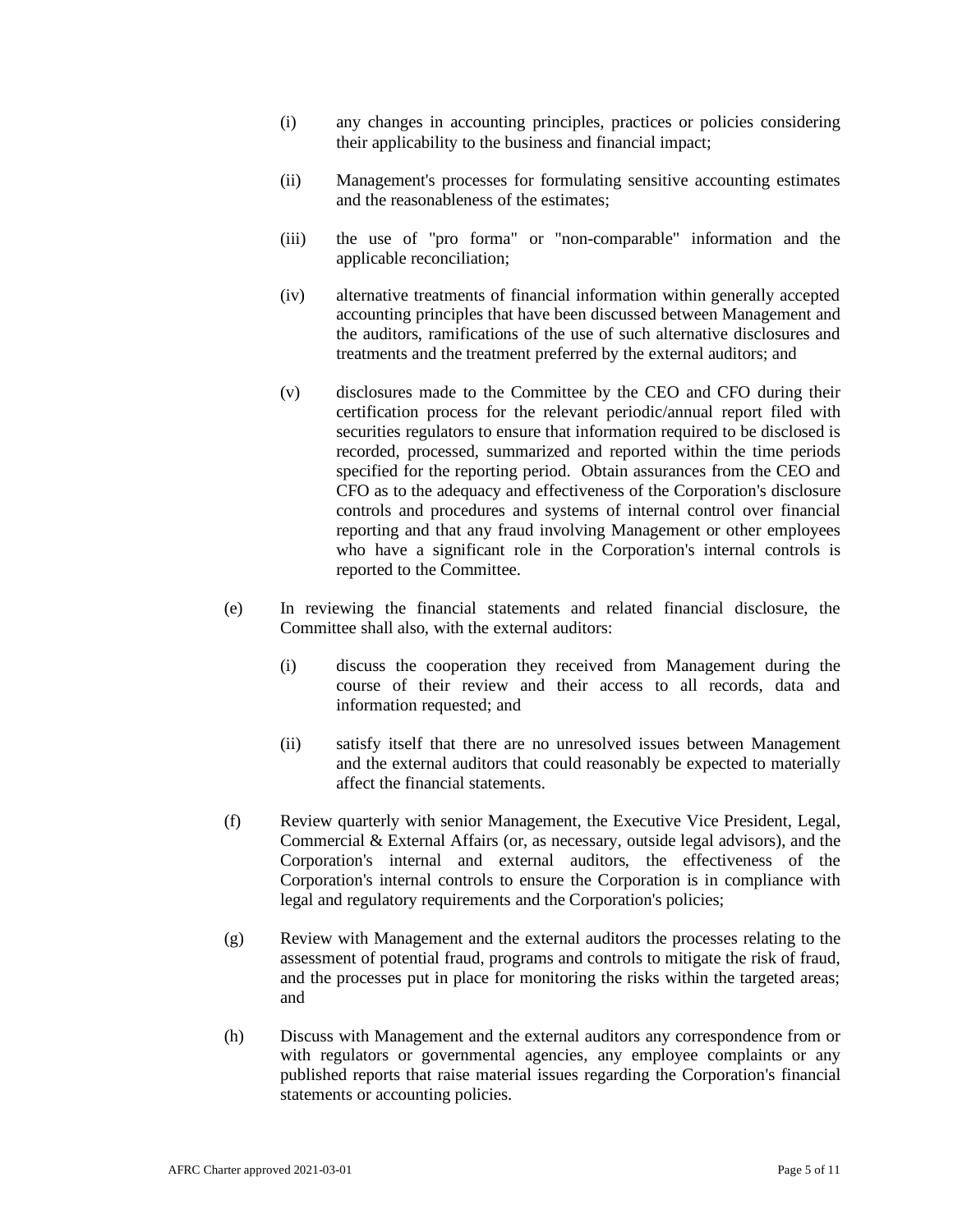## *B) Duties and Responsibilities Related to the External Auditors*

- (a) The Committee shall have direct responsibility for the compensation and oversight of the external auditors including nominating the external auditors to the Board for appointment by the shareholders at the Corporation's general annual meeting. In performing its function, the Committee shall:
	- (i) review and approve annually the external auditors audit plan;
	- (ii) review and approve the basis and amount of the external auditors' fees and ensure the Corporation has provided appropriate funding for payment of compensation to the external auditors;
	- (iii) subject to the delegation granted to the Chair of the Committee, preapprove all audit related services including all non-prohibited non-audit services provided by the external auditors; the Chair of the Committee is authorized to approve all audit related services including non-prohibited non-audit services provided by the external auditors, and shall report all such approvals to the Committee at its next scheduled meeting;
	- (iv) review and discuss annually with the external auditors all relationships that the external auditors and their affiliates have with the Corporation and its affiliates in order to determine the external auditors' independence, including, without limitation, (a) requesting, receiving and reviewing, at least annually, a formal written statement from the external auditors delineating all relationships that may reasonably be thought to bear on their independence with the Corporation; (b) discussing with the external auditors any relationships or services that the external auditors believe may affect their objectivity and professional skepticism; (c) reviewing with the external auditors the experience and qualifications of the senior personnel who are providing audit services to the Corporation; (d) reviewing the quality control procedures of the external auditors, including obtaining confirmation that the external auditors are in compliance with Canadian and U.S. regulatory registration requirements; and (e) evaluating the communication and interaction with the external auditor including quality of service considerations;
	- (v) in the year preceding the change of the lead (or coordinating) audit partner (having primary responsibility for the audit), and in any event not less than every five years, perform a comprehensive review of the external auditor which takes into consideration (a) the impact of the tenure of the audit firm on audit quality, trends in the audit firm's performance and expertise in the industry, incidences of independence threats and the effectiveness of safeguards to mitigate those threats, (b) the responsiveness of the audit firm to changes in the entity's business and suggestions for improvement from regulators, the audit committee and/or management, (c) the consistency and rigour of the professional skepticism applied by the external auditor, and the quality of the engagement team and its communications, review of Canadian Public Accountability Board (CPAB) inspection findings since the previous comprehensive review and how the audit firm responded to these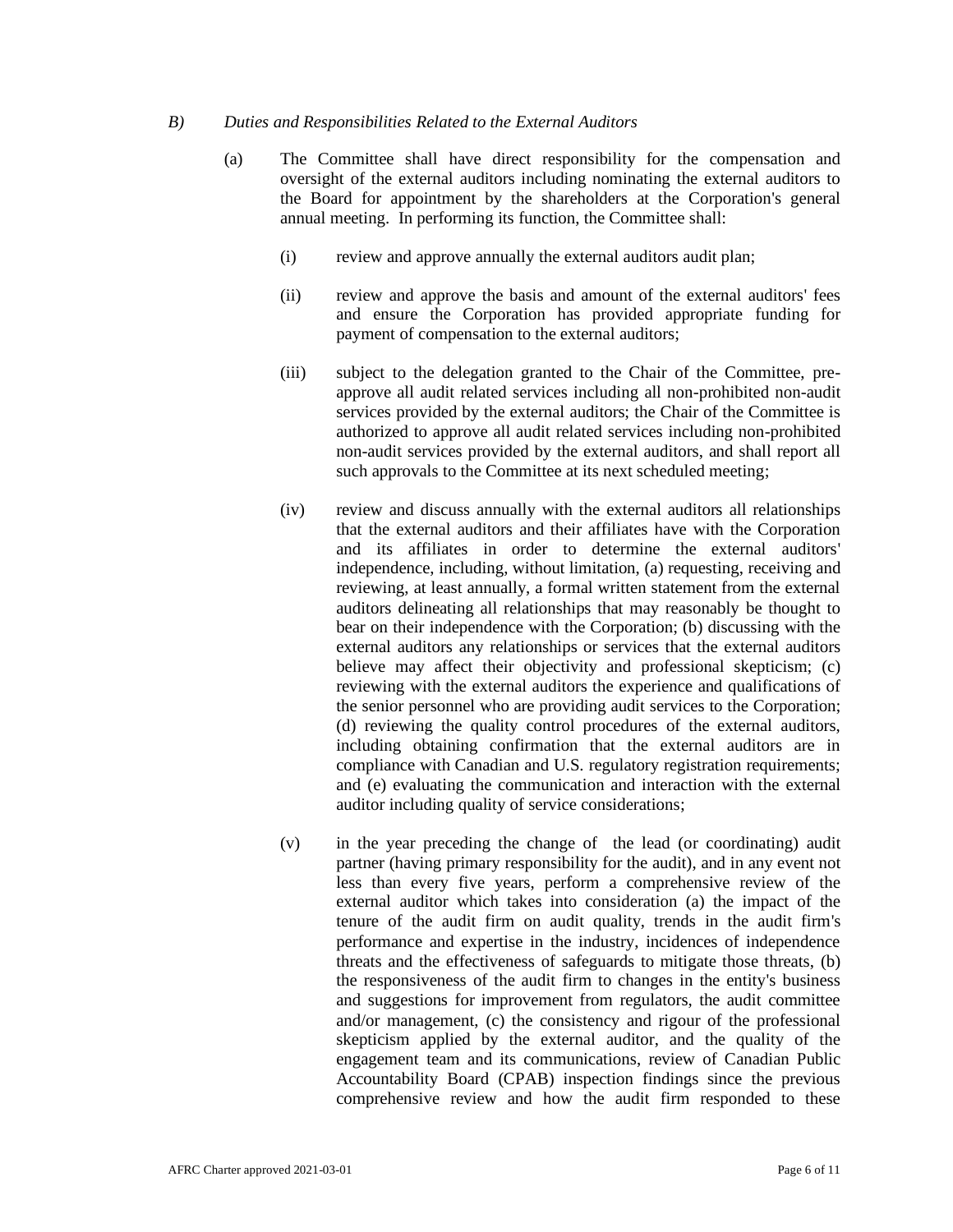findings, and following this comprehensive review, determine whether the audit firm should be nominated to the Board as the external auditors for appointment by the shareholders at the Corporation's next general annual meeting;

- (vi) inform the external auditors and Management that the external auditors shall have direct access to the Committee at all times, as well as the Committee to the external auditors;
- (vii) instruct the external auditors that they are ultimately accountable to the Committee as representatives of the shareholders of the Corporation; and
- (viii) at least annually, obtain and review the external auditors' report with respect to the auditing firm's internal quality-control procedures, any material issues raised by the most recent internal quality-control review or peer review of the auditing firm, any inquiry or investigation by governmental or professional authorities within the preceding five years undertaken respecting one or more independent audits carried out by the external auditors, and any steps taken to deal with any such issues.
- *C) Duties and Responsibilities Related to Financial Planning*
	- (a) Review and recommend to the Board for approval the Corporation's issuance and redemption of securities (including the review of all public filings to effect any of the issuances or redemptions), financial commitments and limits, and any material changes underlying any of these commitments;
	- (b) Review annually the Corporation's annual tax plan;
	- (c) Receive regular updates with respect to the Corporation's financial obligations, loans, credit facilities, credit position and financial liquidity;
	- (d) Review annually with Management the Corporation's overall financing plan in support of the Corporation's capital expenditure plan and overall budget/medium range forecast; and
	- (e) Review with Management at least annually the approach and nature of earnings guidance and financial information to be disclosed to analysts and rating agencies.
- 2. Internal Audit
	- (a) Approve whether the internal audit function should be outsourced and if outsourced, approve the audit firm to perform such internal audit service; provided that in no event shall the external auditor be retained to also perform the internal audit function;
	- (b) Review and consider, as appropriate, any significant reports and recommendations made by internal audit relating to internal audit issues, together with Management's response thereto;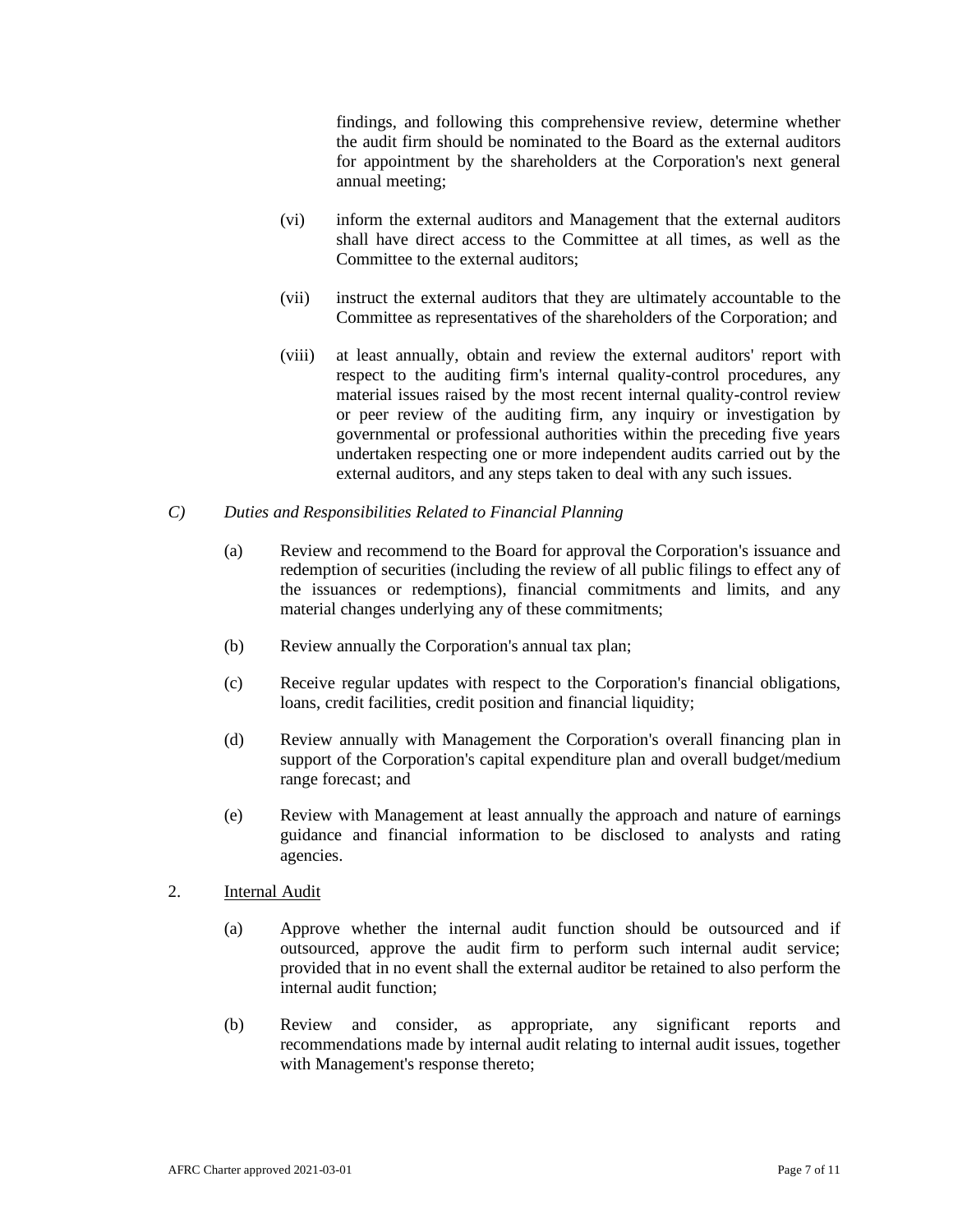- (c) Review annually the scope and plans for the work of the internal audit group, the adequacy of the group's resources, the internal auditors' access to the Corporation's records, property and personnel;
- (d) Recognize and advise senior Management that the internal auditors shall have unfettered access to the Committee, as well as the Committee to the internal auditors;
- (e) Meet separately with Management, the external auditors and internal auditors to review issues and matters of concern respecting audits and financial reporting;
- (f) Review with the Corporation's senior financial Management and the internal audit group the adequacy of the Corporation's systems of internal control and procedures; and
- (g) Recommend to the Human Resources Committee the appointment, termination or transfer of the lead individual responsible for internal audit, provided that if the internal audit function has been, or is being, outsourced to an audit firm, the Committee itself shall approve the appointment, termination or transfer of such audit firm.

## 3. Risk Management

The Board is responsible for ensuring that the Corporation has adopted processes and key policies for the identification, assessment and management of its principal risks. The Board has delegated to the Committee the responsibility for the oversight of Management's identification, and evaluation, of the Corporation's principal risks, and the implementation of appropriate policies, processes and systems to manage or mitigate the risks within the Corporation's risk appetite. The Committee reports to the Board thereon.

The Committee shall:

- (a) Review, at least quarterly, Management's assessment of the Corporation's principal risks; discuss with Management the processes for the identification of these risks and the efficacy of the policies and procedures for mitigating and/or addressing these risks;
- (b) Receive and review Managements' quarterly risk update including an update on residual risks;
- (c) Review the Corporation's enterprise risk management framework and reporting methodology;
- (d) Review annually the Corporation's Financial and Commodity Exposure Management Policies and approve changes to such policies;
- (e) Review and approve the Corporation's strategic hedging program, guidelines and risk tolerance;
- (f) Review and monitor quarterly results of financial and commodity exposure management activities, including foreign currency and interest rate risk strategies, counterparty credit exposure and the use of derivative instruments;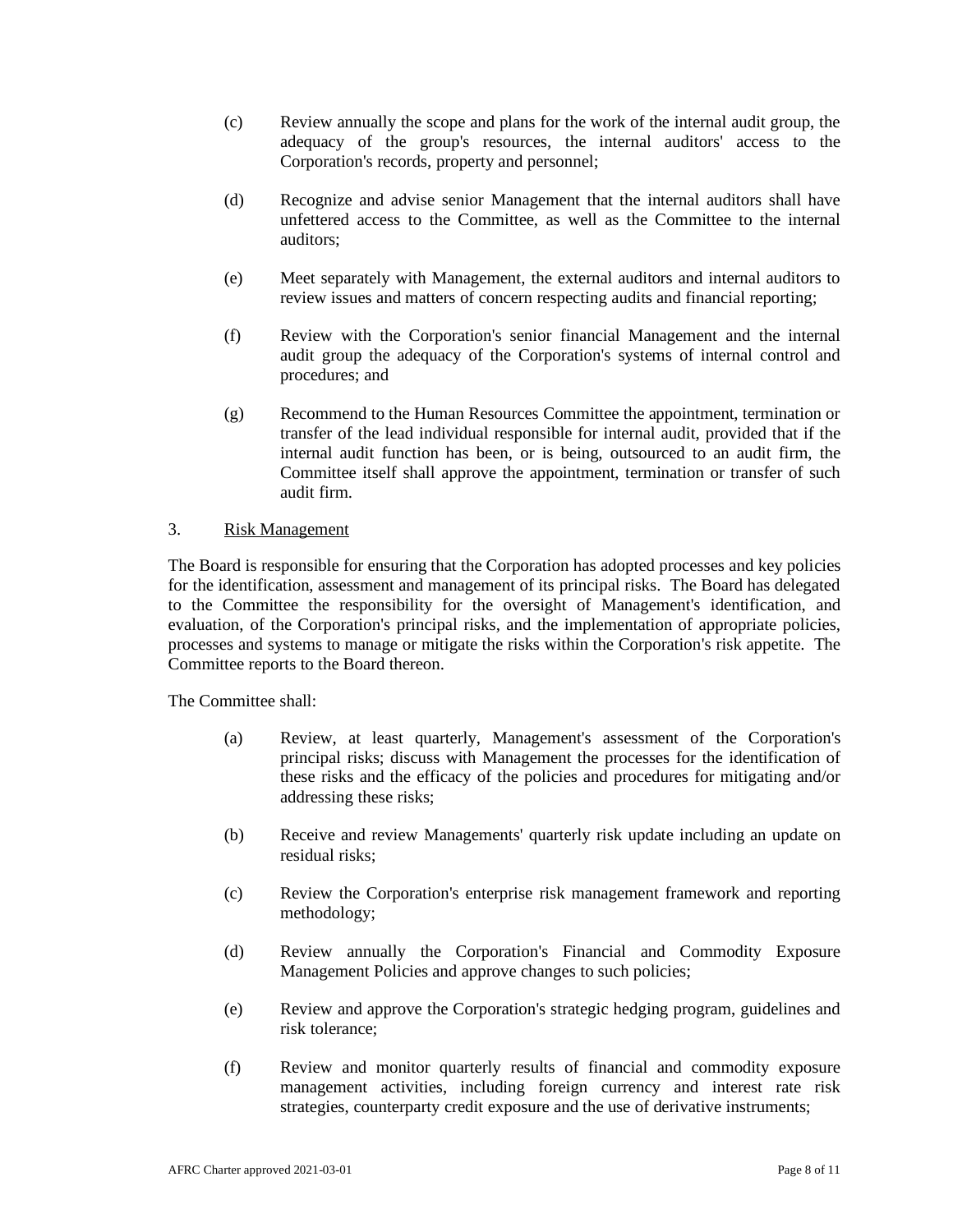- (g) Review the Corporation's annual insurance program, including the risk retention philosophy, potential exposure and corporate liability protection programs;
- (h) Periodically consider the respective roles and responsibilities of the external auditor, the internal audit department, internal and external counsel concerning risk management and review their performance in relation to such roles and responsibilities; and
- (i) Annually, together with Management, report and review with the Board:
	- (i) the Corporation's principal risks and overall risk appetite/profile;
	- (ii) the Corporation's strategies in addressing its risk profile;
	- (iii) the processes, policies, procedures and controls in place to manage or mitigate the principal risks; and
	- (iv) the overall effectiveness of the enterprise risk management process and program.

## 4. Governance

- *A) Public Disclosure, Legal and Regulatory Reporting*
	- (a) On behalf of the Committee, the Chair shall review all public disclosure inclusive of material financial information extracted or derived from the Corporation's financial statements prior to dissemination to the public;
	- (b) Review quarterly with the Executive Vice President, Legal, Commercial & External Affairs, and, if necessary, outside legal advisors, significant legal, compliance or regulatory matters that may have a material effect on the Corporation's financial statements;
	- (c) Discuss with the external auditors their perception of the Corporation's financial and accounting personnel, any recommendations which the external auditors may have, including those contained in the Management letter, with respect to improving internal financial controls, choice of accounting principles or management reporting systems, and review all Management letters from the external auditors together with Management's written responses thereto;
	- (d) Review with Management, the external auditors and internal legal counsel (external counsel if necessary), any litigation, claim or contingency, including tax assessments, that could have a material effect upon the financial position of the Corporation, and the manner in which these may be or have been disclosed in the financial statements;
	- (e) Review annually the Insider Trading Policy and approve changes as required; and
	- (f) Review annually the Corporation's Disclosure Policy and Social Media Policy to ensure continued applicability with the law and the Corporation's disclosure principles.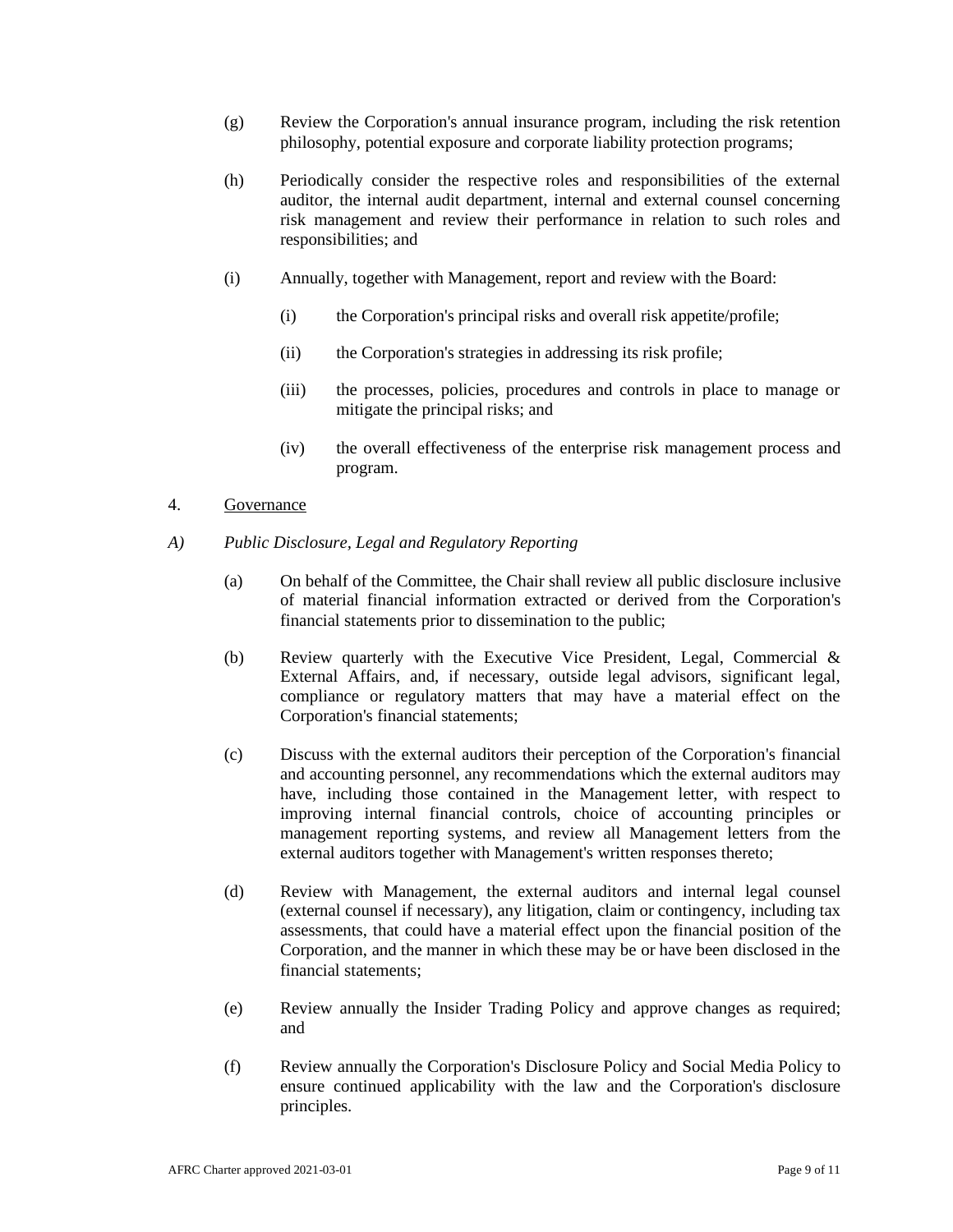## *B) Pension Plan Governance*

- (a) Review annually the Annual Pension Report and financial statements of the Corporation's pension plans including the actuarial valuation, asset/liability forecast, asset allocation, manager performance and plan operating costs, and reporting thereon to the Board annually; and
- (b) Together with the Human Resources Committee of the Board, review annually, and as required, the overall governance of the Corporation's Pension Plans, approving the broad objectives of the plans, the statement of investment policy, the appointment of investment managers, and reporting thereon to the Board annually.

## *C) Information Technology – Cyber Security*

- (a) Receive bi-annually a system status update with respect to the Corporation's core IT operating systems; and
- (b) Review annually the Corporation's cyber security programs and their effectiveness. Receive an update on the Corporation's compliance program for cyber threats and security.
- *D) Administrative Responsibilities*
	- (a) Review the annual audit of expense accounts and perquisites of the Directors, the CEO and the CEO's direct reports and their use of corporate assets;
	- (b) Establish procedures for the receipt, retention and treatment of complaints relating to securities law, accounting, internal accounting controls, auditing or financial reporting matters, and potential ethical or legal violations;
	- (c) Review all incidents, complaints or information reported through the Ethics Help Line addressed to the Committee or relating to potential or suspected material breaches of securities laws, accounting, internal accounting controls, auditing or financial reporting matters and any material ethical or legal violation;
	- (d) Establish procedures for the investigation of complaints or allegations, and, in respect of potentially material complaints or allegations, report to the Board thereon and ensure that appropriate action is taken as necessary to address such matter;
	- (e) Review and consider any related party transaction and recommend, if necessary, the use of a standing committee or an ad hoc special committee to assist the Board in the evaluation of any such related party transaction;
	- (f) Review and approve the Corporation's hiring policies for employees or former employees of the external auditors and monitor the Corporation's adherence to the policy; and
	- (g) Report annually to shareholders on the work of the Committee during the year.